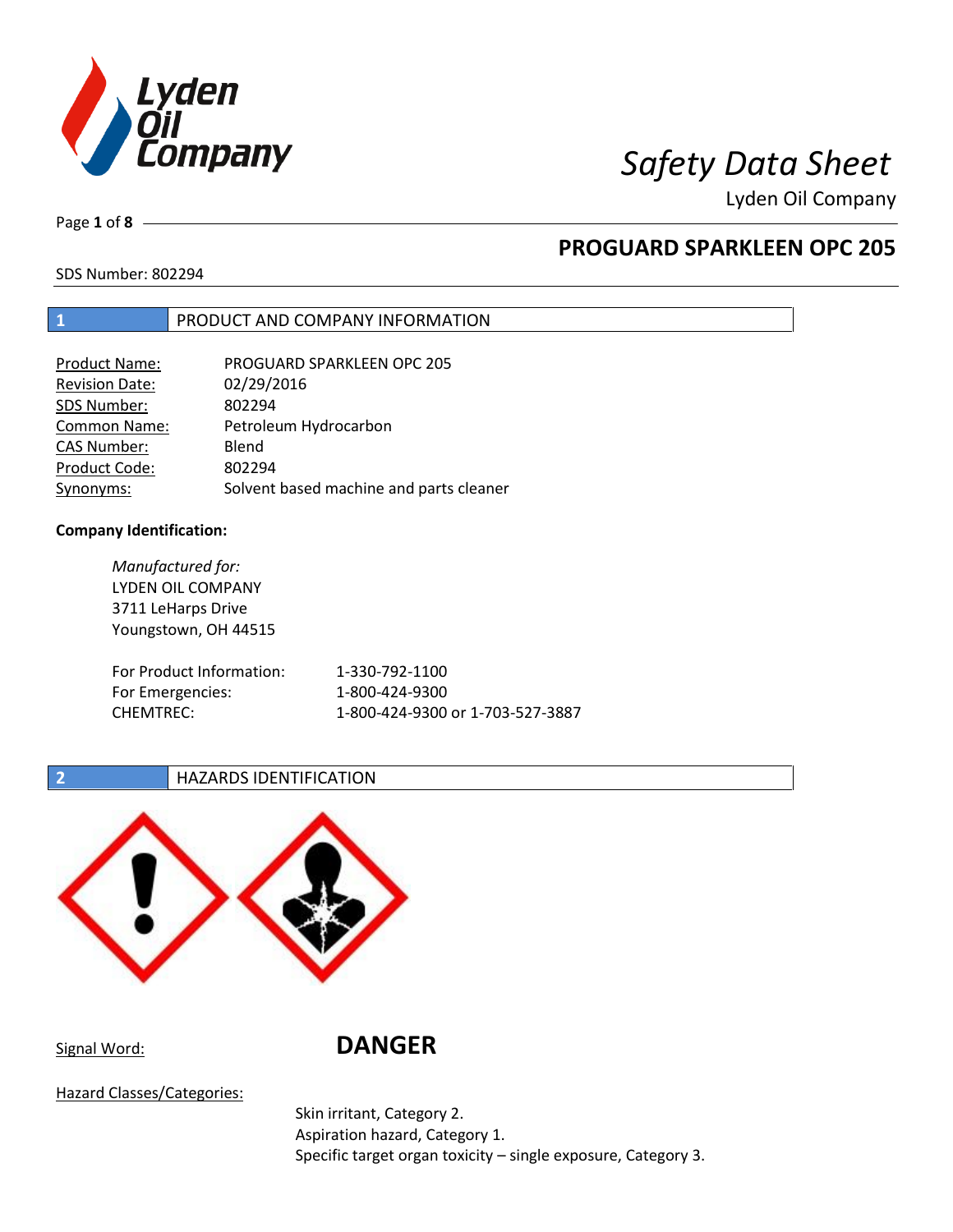

Lyden Oil Company

## SDS Number: 802294

Page **2** of **8**

## Hazard Statement(s): H304: May be fatal if swallowed and enters airways. H315: Causes skin irritation. H336: May cause drowsiness or dizziness. Precaution Statement(s): P101: If medical advice is needed, have product container or label at hand. P102: Keep out of reach of children. P103: Read label before use. P271: Use only outdoors or in a well-ventilated area. P210: Keep away from heat, hot surfaces, sparks, open flames and other ignition sources. No smoking. P261: Avoid breathing fumes/gas/mist/vapors/spray. P301+310: IF SWALLOWED: Immediately call a POISON CENTER/doctor. P331: Do NOT induce vomiting. P303+361+353: IF ON SKIN (or hair): Take off immediately all contaminated clothing. Rinse skin with water/ shower. P363: Wash contaminated clothing before reuse. P304+340: IF INHALED: Remove person to fresh air and keep comfortable for breathing. P403+233: Store in a well ventilated place. Keep container tightly closed. P501: Dispose of contents/container in accordance with local/regional/national/international regulation. Other Hazard Statement(s): -NFPA Ratings: Health  $= 1$  $Fire = 1$ Reactivity  $= 0$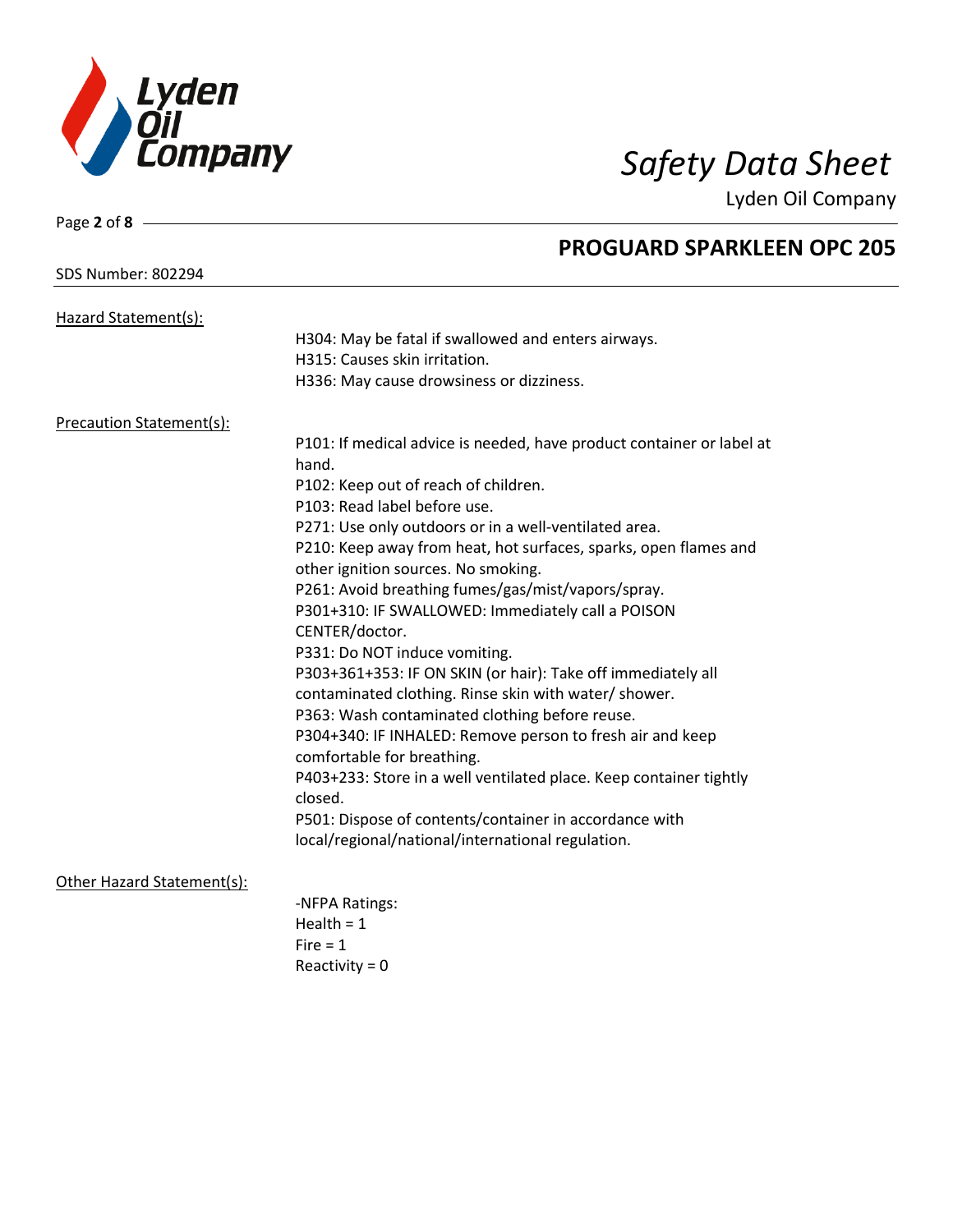

Page **3** of **8**

# **PROGUARD SPARKLEEN OPC 205**

SDS Number: 802294

## **3** COMPOSITION / INFORMATION ON INGREDIENTS

Ingredients:

*Mixture of the substances listed below with nonhazardous additions.*

| <b>Chemical Name</b>                        | <b>CAS Number</b> | Percentage |
|---------------------------------------------|-------------------|------------|
| Distillates (petroleum) hydrotreated middle | 64742-46-7        | 100        |

*\*Any concentration shown as a range is to protect confidentiality or is due to batch variation.*

| <b>FIRST AID MEASURES</b> |
|---------------------------|
|                           |

## Description of First Aid Measures:

| Inhalation:          | Remove victim to fresh air and keep at rest in a position comfortable<br>for breathing. If the victim has difficulty breathing or tightness of the<br>chest, is dizzy, vomiting or unresponsive, give oxygen with rescue<br>breathing or CPR as required and transport to the nearest medical<br>facility. |
|----------------------|------------------------------------------------------------------------------------------------------------------------------------------------------------------------------------------------------------------------------------------------------------------------------------------------------------|
| <b>Skin Contact:</b> | Flush skin with water, wash with soap and water. Remove<br>contaminated clothing. Do not reuse clothing until cleaned. If material<br>is injected under the skin, transport to the nearest medical facility for<br>additional treatment.                                                                   |
| Eye Contact:         | Flush eyes with running water for at least 15 minutes. If redness,<br>blurred vision or irritation persists, transport to nearest medical<br>facility for additional treatment.                                                                                                                            |
| Ingestion:           | Do NOT induce vomiting and obtain medical attention. Have victim<br>rinse mouth out with water. If vomiting occurs spontaneously, keep<br>head below hips to prevent aspiration.                                                                                                                           |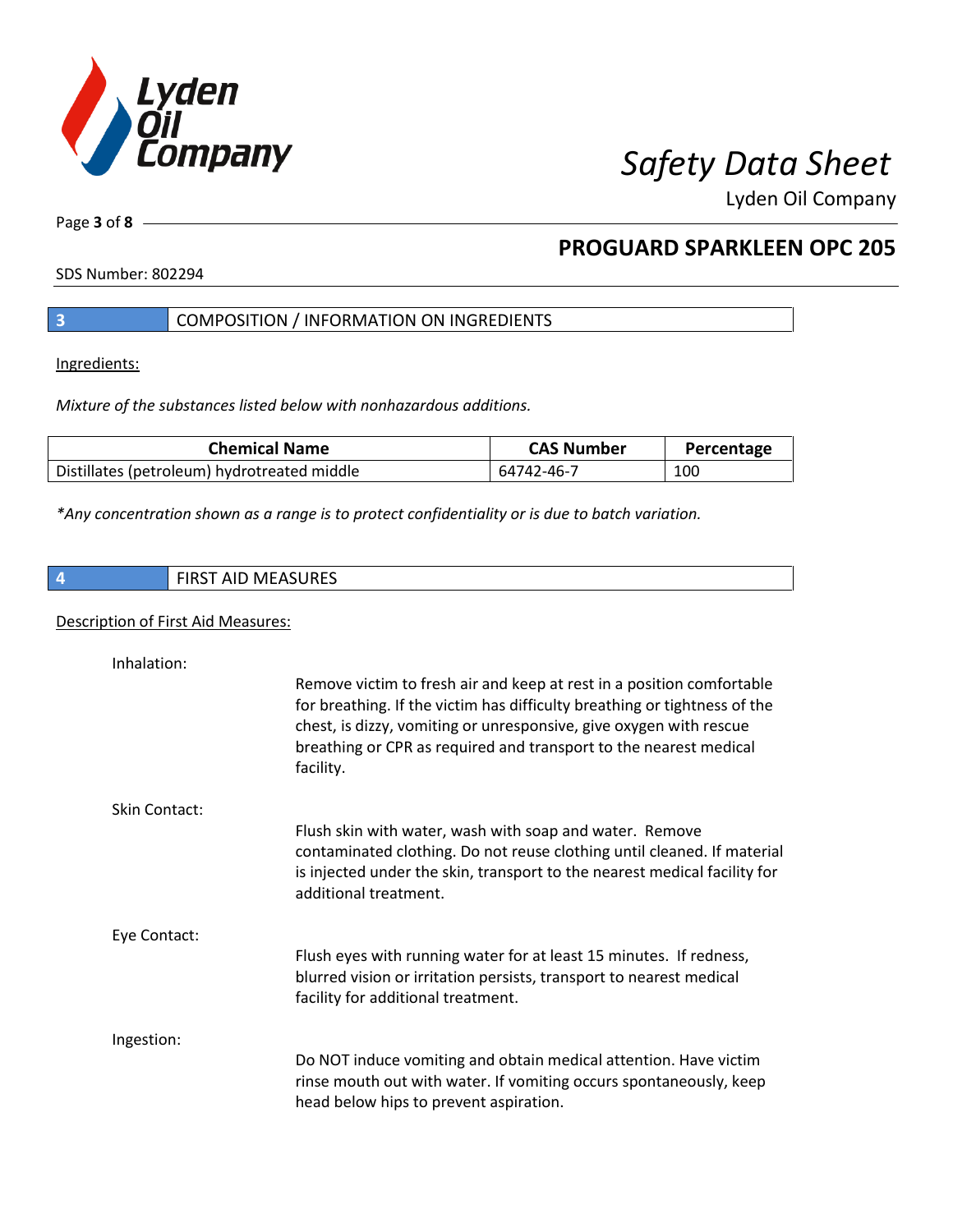

Lyden Oil Company

SDS Number: 802294

Page **4** of **8**

# Symptoms and Effects, both acute and delayed: No further relevent data available. Recommended Actions: Treat symptomatically. Call a doctor or poison control center for guidance. **5** FIRE FIGHTING MEASURES Recommended Fire-Extinguishing Equipment: Use dry powder, foam, or carbon dioxide fire extinguishers. Water may be ineffective in fighting an oil fire unless used by experienced fire fighters. Possible Hazards During a Fire: Procedures for an oil fire should be followed. Recommendations to Firefighters: Proper protective equipment including breathing apparatus. **6** ACCIDENTAL RELEASE MEASURES Personal Precautions: Avoid contact with skin, eyes, and clothing. Emergency Procedures: Contain spilled material, collect in suitable and properly labeled containers. Environmental Precautions: Do not allow to reach sewage system or any water course. Do not allow to enter ground waters.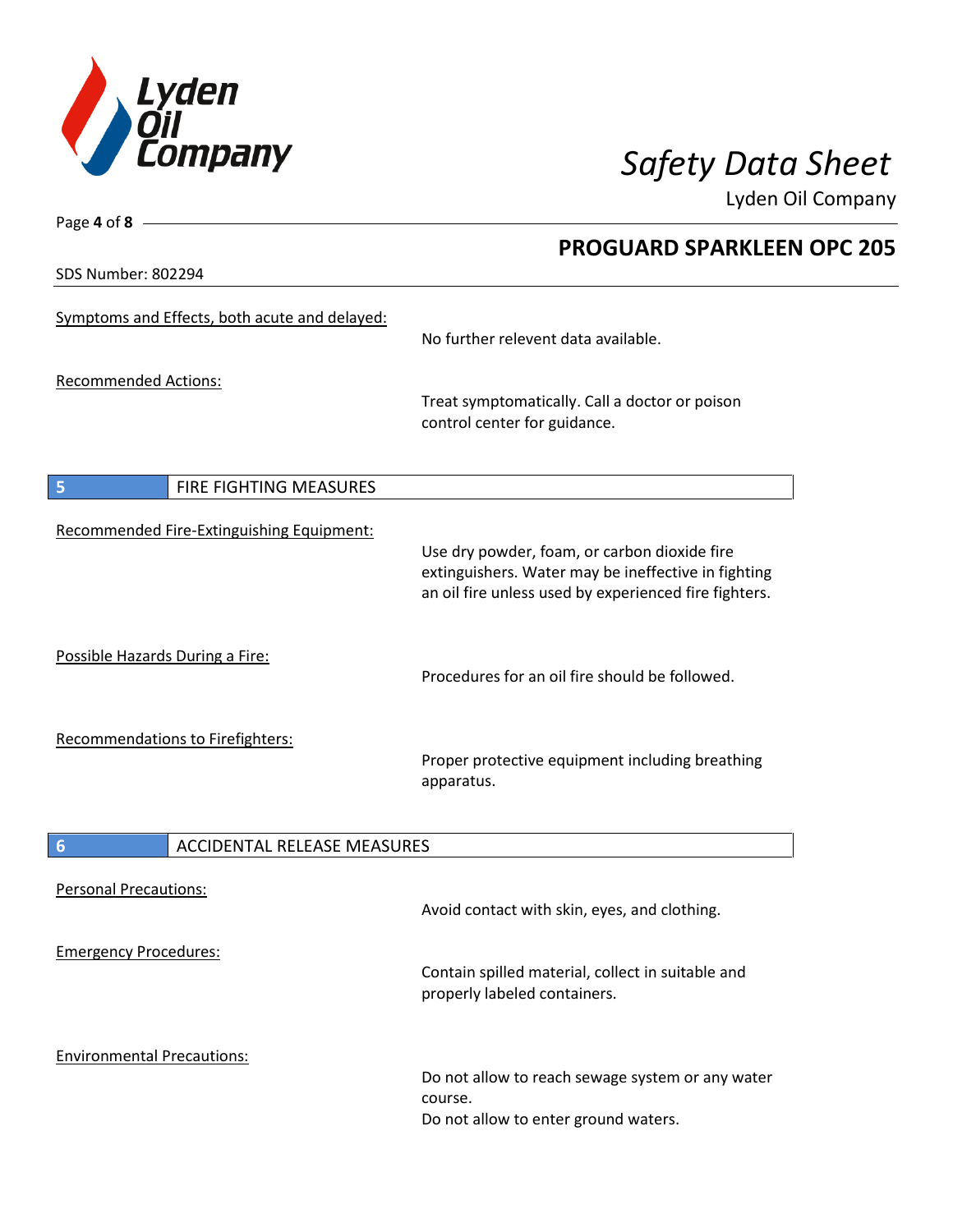

Lyden Oil Company

SDS Number: 802294

Page **5** of **8**

Cleanup Procedures:

Pick up excess with inert absorbant material.

|                              | <b>HANDLING AND STORAGE</b>                       |
|------------------------------|---------------------------------------------------|
| <b>Handling Precautions:</b> | Handle with care and avoid spillage on the floor. |

Do not cut, weld, drill, grind, braze, or solder container.

Storage Requirements:

Keep container tightly sealed. Keep away from sources of ignition.

**8** EXPOSURE CONTROLS / PERSONAL PROTECTION

Exposure Limits:

-64742-46-7 Distillates (petroleum) hydrotreated middle (100%): ACGIH TWA  $-$  5mg/m<sup>3</sup> OSHA TWA  $-$  5mg/m<sup>3</sup>

Engineering Controls:

All ventilation should be designed in accordance with OSHA standard (29 CFR 1910.94).

Personal Protective Equipment:

Keep away from foodstuffs, beverages, and feed. Immediately remove all soiled and contaminated clothing. Wash hands before breaks and at the end of work. Avoid contact with eyes and skin.

Use safety glasses and gloves.

## **9** PHYSICAL AND CHEMICAL PROPERTIES

Color: Colorless Physical State: Liquid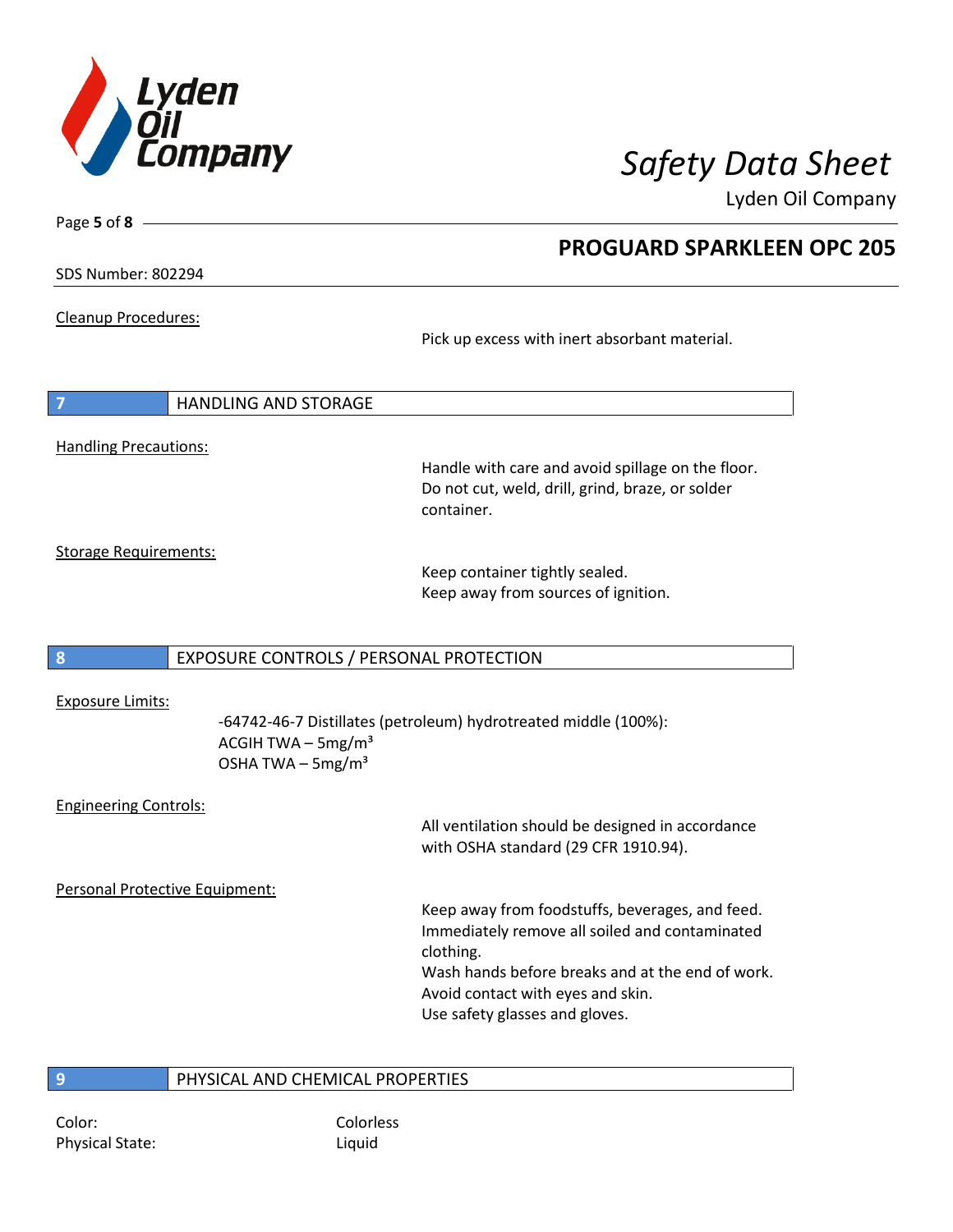

# SDS Number: 802294

Page **6** of **8**

| Characteristic                               |
|----------------------------------------------|
| Data not available                           |
| Data not available                           |
| Data not available                           |
| $>350^\circ$ F                               |
| Data not available                           |
| $220^\circ$ F                                |
| $<$ 1                                        |
| Data not available                           |
| Data not available                           |
| Data not available                           |
| Data not available                           |
| 0.8061                                       |
| Insoluble in water                           |
| Data not available                           |
| Data not available                           |
| Data not available                           |
| <14 mm <sup>2</sup> /sec (kinematic at 40°C) |
|                                              |

## **PROGUARD SPARKLEEN OPC 205**

| 10                             | STABILITY AND REACTIVITY |                                                                  |
|--------------------------------|--------------------------|------------------------------------------------------------------|
| Stability:                     |                          | Stable under normal conditions.                                  |
| Reactivity:                    |                          | Not reactive under normal conditions.                            |
| Conditions to Avoid:           |                          | Extreme temperature, sparks, open flame, and<br>direct sunlight. |
| <b>Hazardous Reactions:</b>    |                          | No known hazardous reactions.                                    |
| <b>Incompatible Materials:</b> |                          | Strong oxidizers and strong reducing agents.                     |
| <b>Decomposition Products:</b> |                          | Oxides of carbon and hydrogen.                                   |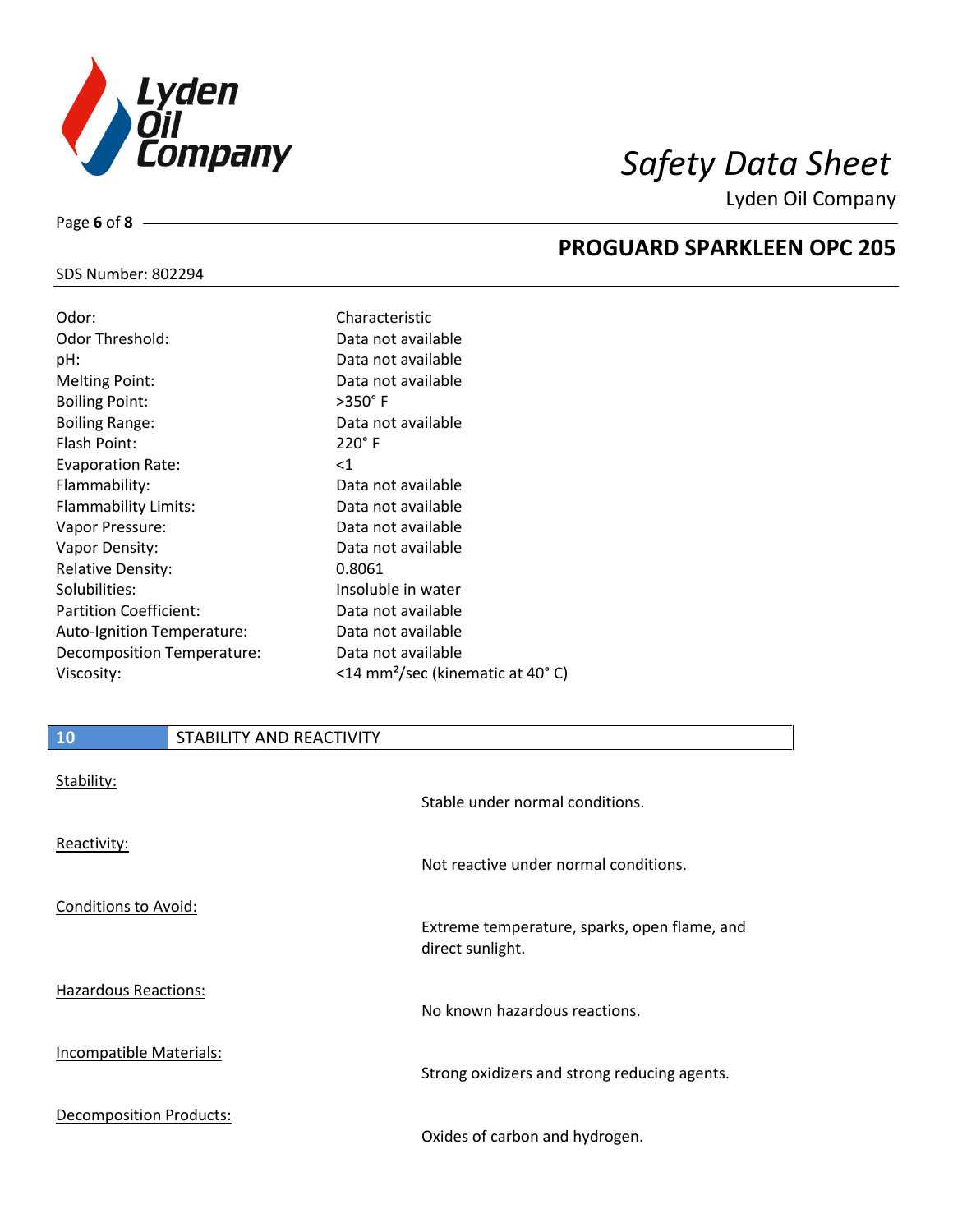

Lyden Oil Company

SDS Number: 802294

Page **7** of **8**

# **11** TOXICOLOGICAL INFORMATION Routes of Exposure: Skin and eye contact are the primary routes of exposure although exposure may occur following accidental ingestion. Exposure Effects: This mixture can cause irritation and redness to the eyes. Prolonged and/or repeated skin contact may cause irritation/dermatitis. Measures of Toxicity: No test data available. Carcinogenic/Mutagenic Precautions: Non-carcinogenic and not expected to be mutagentic. **12** ECOLOGICAL INFORMATION Ecological Precautions: Avoid exposing to the environment. Ecological Effects: No specific environmental or aquatic data available. **13** DISPOSAL CONSIDERATIONS Disposal Methods: Dispose of waste material in accordance with all local, state, and federal requirements. Disposal Containers: Use properly approved container for disposal. Special Precautions: Do not flush to surface waters or drains.